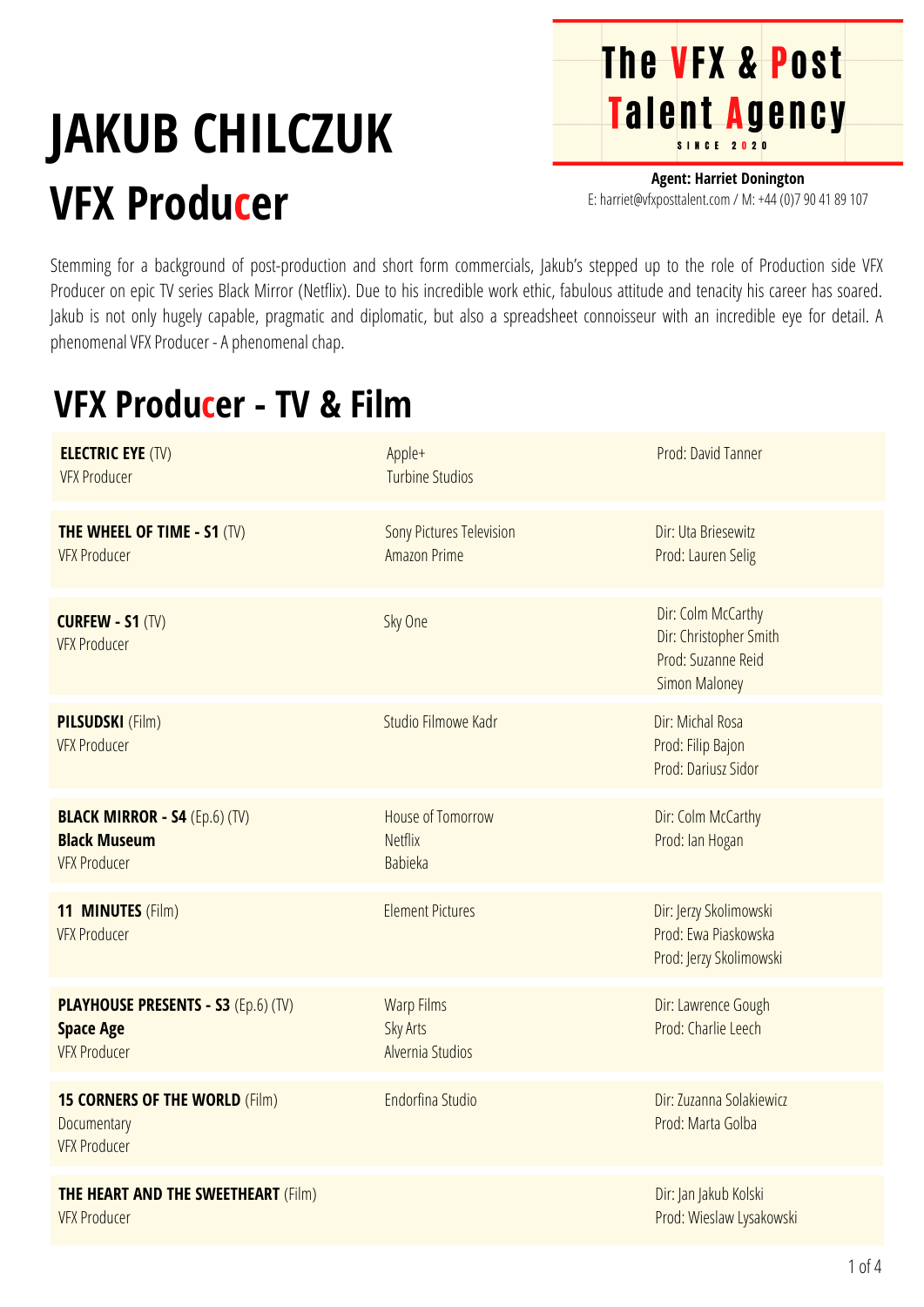| <b>WAR GAMES (Film)</b><br>Visual Effects Producer<br><b>Post-Production Manager</b>       | Apple Film Productions               | Dir: Dariusz Jablonski<br>Prod: Violetta Kaminska<br>Prod: Izabela Wójcik |  |
|--------------------------------------------------------------------------------------------|--------------------------------------|---------------------------------------------------------------------------|--|
| <b>UNMOVED MOVER (Film)</b><br><b>Visual Effects Producer</b><br><b>Production Manager</b> | W.F.F Blyskawica                     | Dir: Lukasz Barczyk<br>Prod: Lukasz Barczyk                               |  |
|                                                                                            | <u> In-house VFX Producer - Film</u> |                                                                           |  |
|                                                                                            |                                      |                                                                           |  |
| <b>WHAT LIVES INSIDE (Film)</b><br>In-house VFX Producer at MPC                            | <b>RSA Films</b><br>Hulu             | Dir: Robert Stromberg<br>Prod: Jan Wieringa                               |  |

# **In-house Post Production Supervisor - Film**

| <b>THE RED SPIDER (Film)</b><br>In-house Post Production Supervisor at Alvernia Studios              | MD4                      | Dir: Marcin Koszalka<br>Prod: Agnieszka Kurzydlo                                                    |
|------------------------------------------------------------------------------------------------------|--------------------------|-----------------------------------------------------------------------------------------------------|
| <b>INFLUENCE (Film)</b><br>In-house Post Production Supervisor / VFX Producer<br>at Alvernia Studios | Studio Filmowe Kadr      | Dir: Lukasz Barczyk<br>Prod: Lukasz Barczyk                                                         |
| <b>JACK STRONG (Film)</b><br>In-house Laboratory Supervisor at Alvernia Studios                      | Scorpio Studio           | Dir: Wladyslaw Pasikowski<br>Prod: Klaudiusz Frydrych<br>Prod: Roman Gutek<br>Prod: Sylwia Wilkos   |
| <b>GRAND STREET</b> (Film)<br>In-house Post Production Supervisor at Alvernia Studios                | <b>Atlantic Pictures</b> | Dir: Lex Sidon<br>Prod: Kyung Choi<br>Prod: Darren Goldberg<br>Prod: Chris Marsh<br>Prod: Lex Sidon |
| <b>BLUEBIRD</b> (Film)<br>In-house Post Production Supervisor at Alvernia Studios                    | <b>Act Zero Films</b>    | Dir: Lance Edmands<br>Prod: Kyle Martin<br>Prod: Garrett P. Fennelly<br>Prod: Alexander Schepsman   |
| <b>LAST FLOOR (Film)</b><br>In-house Post Production Supervisor at Alvernia Studios                  |                          | Dir: Tadeusz Król<br>Prod: Piotr Gieburowski                                                        |
| <b>BHAAG MILKHA BHAAG (Film)</b><br>In-house Post Production Supervisor at Alvernia Studios          | <b>ROMP</b>              | Dir: Rakeysh Omprakash Mehr<br>Prod: P.S. Bharathi<br>Prod: Jyoti Kapur Das                         |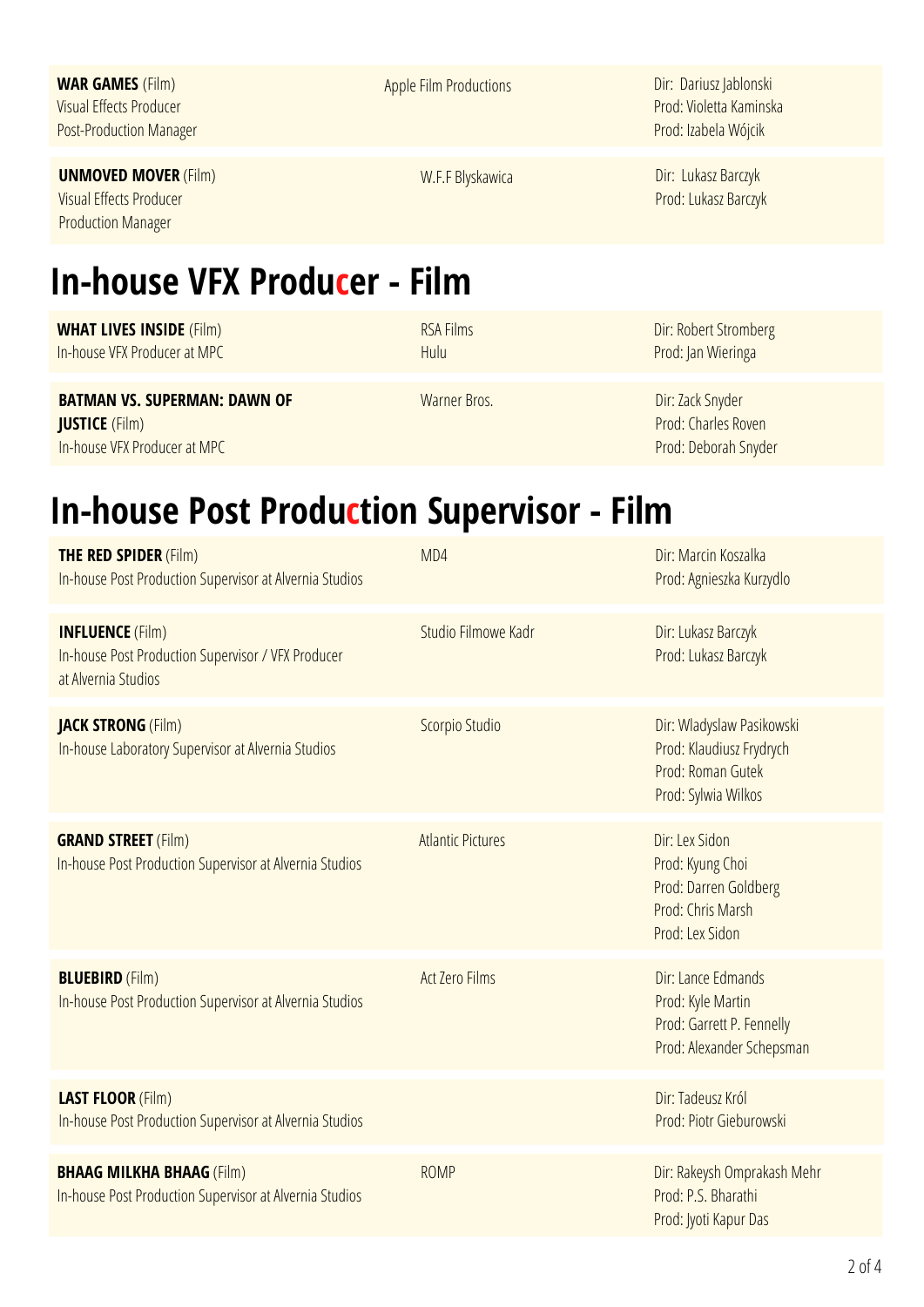| <b>TRAFFIC DEPARTMENT (Film)</b><br>In-house Post Production Supervisor at Alvernia Studios                             | Agora                         | Dir: Wojciech Smarzowski<br>Prod: Dariusz Pietrykowski<br>Prod: Andrzej Polec             |
|-------------------------------------------------------------------------------------------------------------------------|-------------------------------|-------------------------------------------------------------------------------------------|
| <b>IN THE SHADOW (Film)</b><br>In-house Post Production Supervisor at Alvernia Studios                                  | <b>Bleiberg Entertainment</b> | Dir: David Ondrícek<br>Prod: Krystof Mucha<br>Prod: David Ondricek<br>Prod: Ehud Bleiberg |
| <b>KOMISARZ BLOND I OKO</b><br><b>SPRAWIEDLIWOSCI (Film)</b><br>In-house Post Production Supervisor at Alvernia Studios | <b>Buksfilm</b>               | Dir: Pawel Czarzasty<br>Prod: Raf Buks<br>Prod: Piotr Reisch                              |
| <b>THE GIANT MECHANICAL MAN (Film)</b><br>In-house Post Production Supervisor at Alvernia Studios                       | <b>Votiv Films</b>            | Dir: Lee Kirk<br>Prod: Jenna Fischer<br>Prod: Molly Hassell<br>Prod: Michael Nardelli     |

## **Post Production Supervisor - TV & Film**

| <b>WARSAW '44 (Film)</b><br><b>Post Production Supervisor</b>                                           | Telewizja Polska<br>Akson Studio | Dir: Jan Komasa<br>Prod: Michal Kwiecinski                                 |
|---------------------------------------------------------------------------------------------------------|----------------------------------|----------------------------------------------------------------------------|
| <b>THE CAGED SWALLOW (Film)</b><br>Post Production Supervisor / VFX Producer                            |                                  | Dir: Bartosz Warwas<br>Prod: Mariusz Grzegorzek<br>Prod: Marcin Malatynski |
| <b>KILLING LOVE (Film)</b><br><b>Post Production Supervisor</b>                                         | <b>PISF</b>                      | Dir: Jakub Niescierow<br>Prod: Zbigniew Domagalski                         |
| <b>STONES FOR THE RAMPART (Film)</b><br><b>Post Production Supervisor</b>                               | <b>Monolith Films</b>            | Dir: Robert Glinski<br>Prod: Mariusz Lukomski<br>Prod: Maciej Ciupinski    |
| <b>ESSENTIAL KILLING (Film)</b><br><b>Post Production Supervisor</b>                                    | Skopia Film                      | Dir: Jerzy Skolimowski<br>Prod: Ewa Piaskowska<br>Prod: Jerzy Skolimowski  |
| <b>TEATR TELEWIZJI - S53</b> (Ep 2) & S57 (Ep 9) (TV)<br>Post Production Supervisor - Graphic & Effects | Telewizja Polska (TVP)           | Dir: Krystyna Janda<br>Dir: Adam Hanuszkiewicz                             |

## **Post Production Coordinator - Film**

**THE MIGHTY ANGEL** (Film) Post Production Coordinator

Fundacja EDM+

Dir: Wojciech Smarzowski Prod: Jacek Rzehak